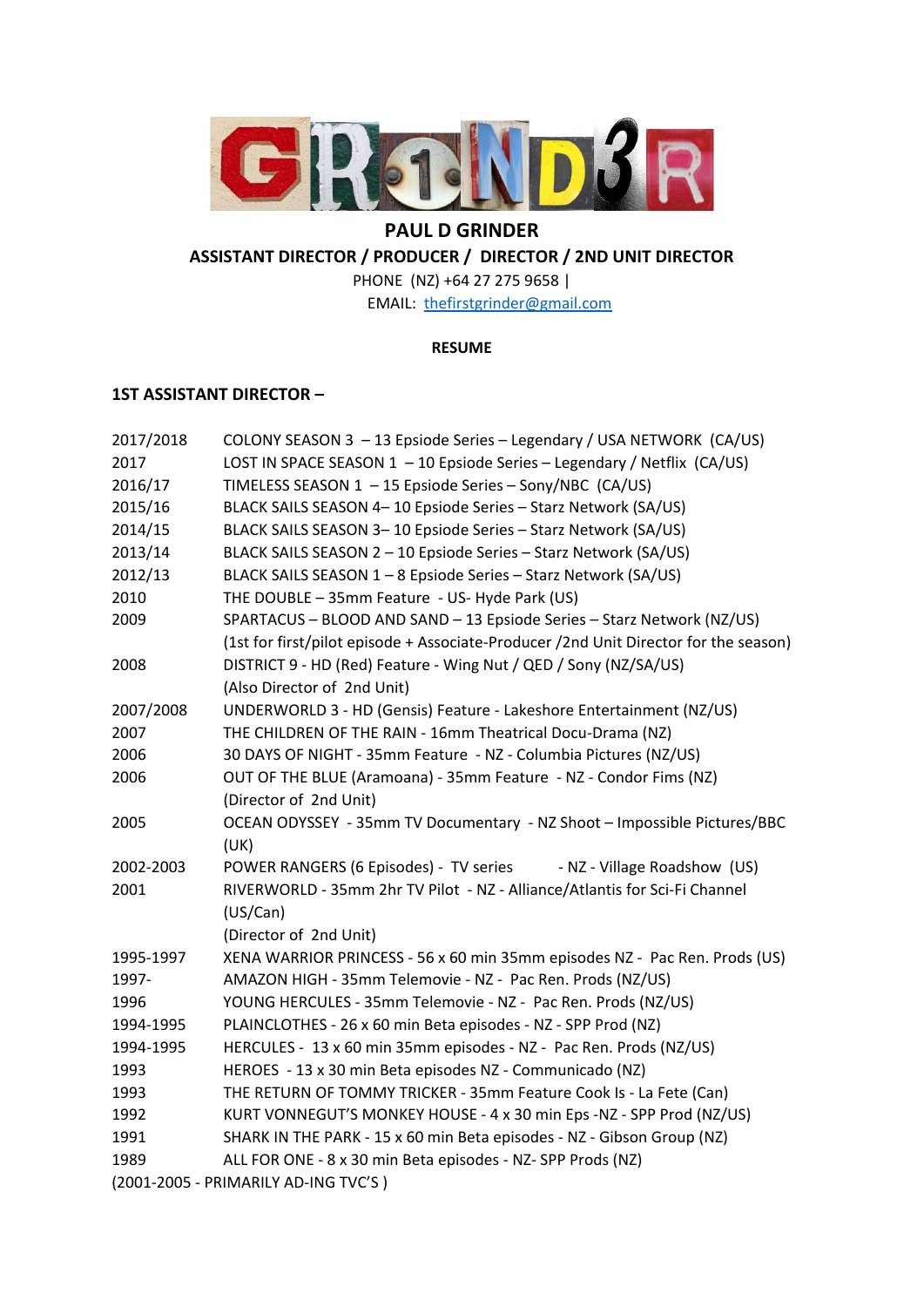# **2ND UNIT DIRECTOR –**

| 2012        | SPARTACUS - WAR OF THE DAMNED - 10 Epsiode Series - Starz Network (NZ/US)                   |
|-------------|---------------------------------------------------------------------------------------------|
| 2011        | SPARTACUS - VENGEANCE - 10 Epsiode Series - Starz Network (NZ/US)                           |
| 2010        | SPARTACUS - GODS OF THE ARENA - 6 Epsiode Series - Starz Network (NZ/US)                    |
| 2009        | SPARTACUS - BLOOD AND SAND - 13 Epsiode Series - Starz Network (NZ/US)                      |
|             | (As above also acted as 1st for first/pilot episode + Associate-Producer for the<br>season) |
| 2008        | DISTRICT 9 - HD (Red) Feature - Wing Nut / QED / Sony (NZ/SA/US)                            |
|             | (As above also acted as 1st AD)                                                             |
| 2007        | JOHNNY KAPAHALA - 35mm Tele-Feature - NZ - Disney (US)                                      |
| 2006        | OUT OF THE BLUE (Aramoana) - 35mm Feature - NZ - Condor Fims (NZ)                           |
|             | (As above also acted as 1st AD)                                                             |
| 2004        | RIVERQUEEN - 35mm Feature - NZ - Silverscreen (RQ) (NZ/UK/US)                               |
| 2003        | BOOGEYMAN - 35mm Feature - NZ - Pac Ren (NZ) Senator International (US)                     |
| 2001        | RIVERWORLD - 35mm 2hr TV Pilot - NZ - Alliance/Atlantis for Sci-Fi Channel                  |
|             | (US/Can)                                                                                    |
| 1997-2001 - | XENA WARRIOR PRINCESS - 70 x 60 min 35mm episodes - NZ - Pac Ren. Prods                     |
| 1997        | AMAZON HIGH - 35mm Telemovie - NZ - Pac Ren. Prods (US)                                     |
| 1996        | YOUNG HERCULES - 35mm Telemovie - NZ - Pac Ren. Prods (US)                                  |

# **DIRECTOR**

| 2004-2005 | POWER RANGERS (7 Episodes) - TV series                               | - NZ - Village Roadshow (NZ/US) |
|-----------|----------------------------------------------------------------------|---------------------------------|
| 2003-2004 | POWER RANGERS (10 Episodes) - TV series                              | - NZ - Village Roadshow (NZ/US) |
| 2002-2003 | POWER RANGERS (5 Episodes) - TV series                               | - NZ - Village Roadshow (NZ/US) |
| - 2000 -  | XENA WARRIOR PRINCESS - "LIFEBLOOD"- NZ - Pac Ren. Prods (NZ/US)     |                                 |
| 1999 -    | XENA WARRIOR PRINCESS - "MARRIED WITH FISHSTICKS" -NZ Pac Ren. Prods |                                 |

# **C0‐PRODUCER –**

| 2015/16 | BLACK SAILS SEASON 4-10 Epsiode Series - Starz Network (SA/US) |
|---------|----------------------------------------------------------------|
| 2014/15 | BLACK SAILS SEASON 3-10 Epsiode Series - Starz Network (SA/US) |
| 2013    | HARRY - 6 Episode Limited Series – Desert Road / TV3 (NZ)      |